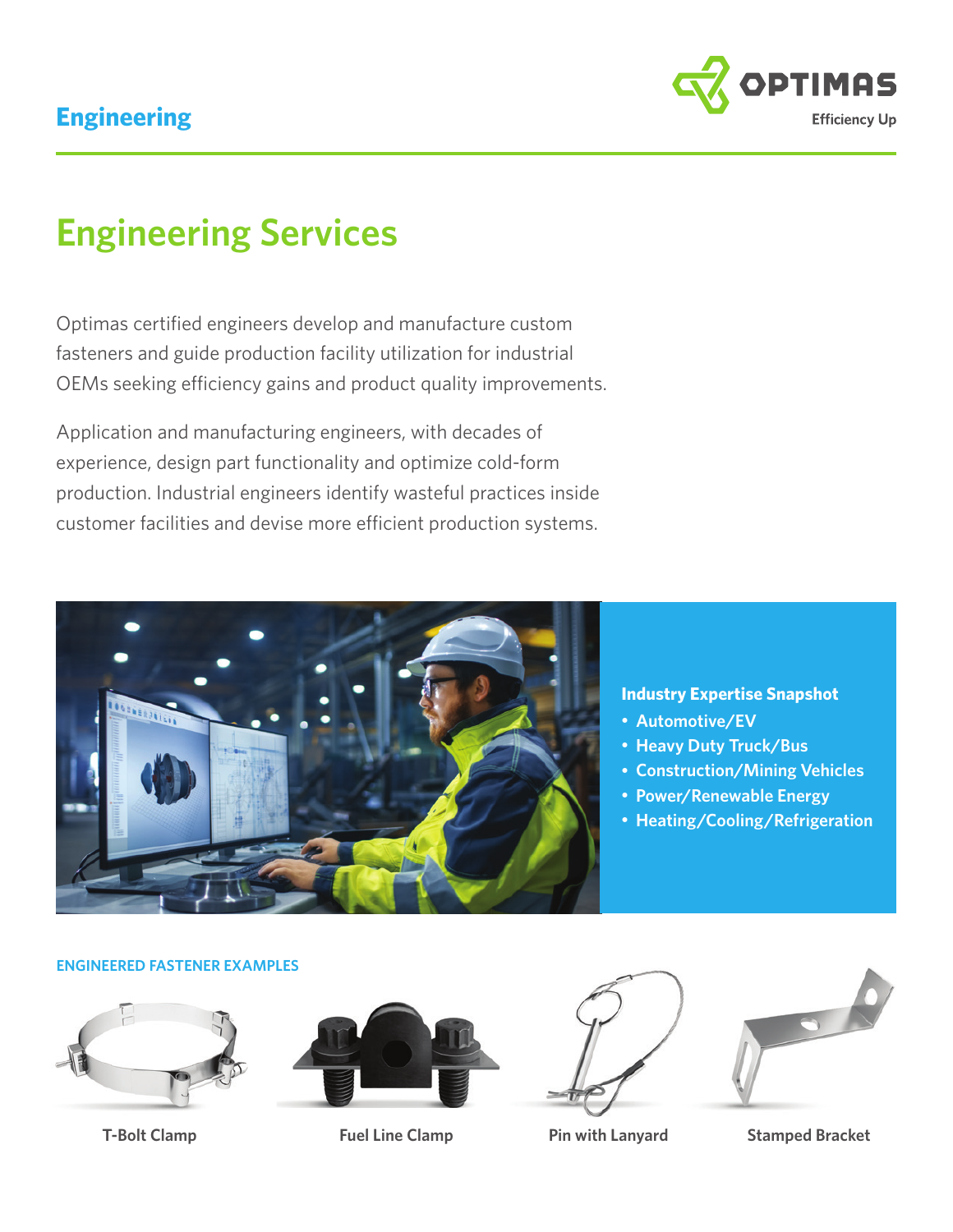## **Application Engineering**

Application engineers, located in all North American time zones, analyze and design fasteners, joints and installation tools for manufacturers across a wide range of industries. The most common analyses for fastener development include:

**Application Analysis** to determine the best fastening solution and sourcing recommendations for the product use case.

**Application Testing** that simulates parts in their working environment and ensures they perform to quality standards.

**Installation Analysis** which identifies and optimizes the best process and tools for efficient production.



**Engineered hose routing bracket for a heavy duty truck application.**

Using specialized software like BoltCalc, Optimas engineers validate new and existing fastened joints to identify:

Points of potential failures and required adjustments before production begins.

Failure points and make design enhancements to improve product performance.

Design for Manufacturing processes ensure the part will work most efficiently for the production environment, operator skill set, down-line assembly requirements and product quality standards.



*The LabMaster Pro Torque Tensioner used to test fasteners at Optimas' ISO 17025 compliant quality lab in Wood Dale, IL.*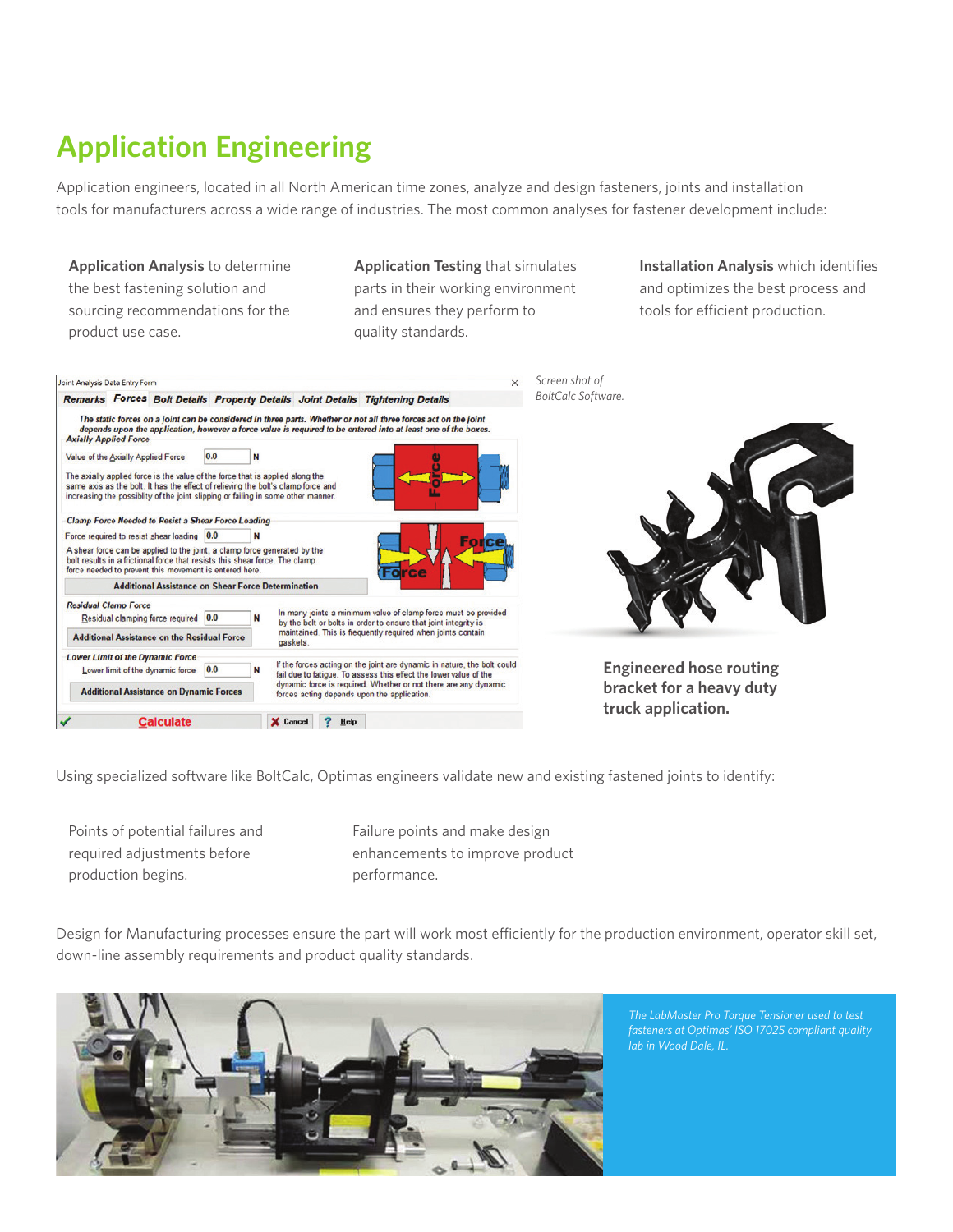### **Manufacturing Engineering**

Manufacturing engineers, centrally located in Optimas' production facility in Wood Dale, IL (Chicago), translate part requirements into a process roadmap that results in finished pieces. This includes:

- **1.** Analyzing part requirements and making cold form production recommendations based on best practices and quality requirements.
- **4.** Employing Advanced Product Quality Planning (APQP) procedures to confirm every part meets specified requirements before production begins.
- **2.** Choosing and scheduling the correct in-house machines and secondary process/finishing partners.
- **5.** Performing Finite Element Analysis and other pre-production tests, plus needed modifications, that ensure smooth manufacturing, part functionality and performance.
- **3.** Designing, producing and maintaining machine tools in-house with tungsten carbide and high speed tool steel.
- **6.** Using 3-D printers to quickly create prototypes and make educated decisions about part design.

#### **COLD HEADER DIE ASSEMBLY**





### **Integrated Talent Pool**

With application and manufacturing engineers and ISO certified quality labs, Optimas offers end-to-end solutions that maintain the highest standards for every part manufactured—from design through delivery.

In-house engineers, tool & die makers and machine operators, in one facility, reduce lead time by:

**Centralizing relationships from drawing through machining.**

**Anticipating trouble points and accelerating solutions.**

**Simplifying scheduling and logistics of producing parts.**